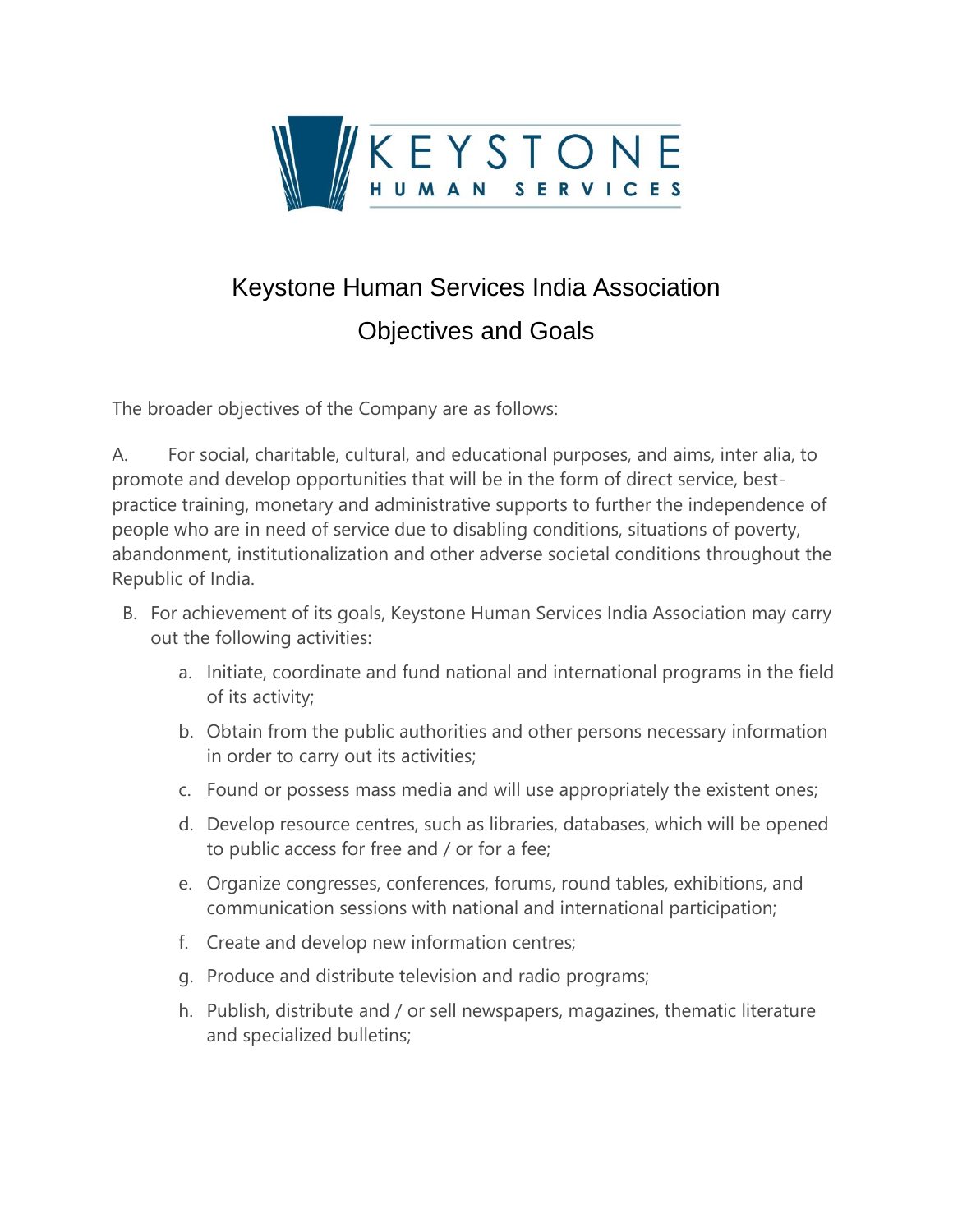- i. Participate as incorporator in non-profit organizations and profit societies in order to achieve the goals, provided for by the present MoA and appropriate governing laws of India;
- j. Carry out entrepreneurial and economic activities and other activities, which are derived from the goals of Keystone Human Services India Association and will contribute to the achievement of the Memorandum of Association goals;
- k. Deliver services that will include but will not be limited to:
- i. Provide support and services for children and adults who are at risk or have intellectual disabilities, autism and/or mental health needs;
	- ii. Provide assistance, as requested, to the government of the Republic of India, municipalities, autonomous regions regarding human service delivery or development;
	- iii. Provide services and supports to children and families to ameliorate the impact of alcoholism, drug addiction, divorce, abuse, etc.
	- iv. Provide funding and financial support through charitable, government and corporate sources
- C. Provide technical assistance, training and consultation regarding child development, family dynamics, therapeutic and treatment models and large scale human service systems.
- D. Operate an international intern program allowing students to live and learn in countries and cultures other than their own.
- E. Organize and support other activities in accordance with the aims and objectives of Keystone Human Services India Association and the National Law.
- F. Create an awareness on disability of various kinds, its acceptance and endeavour to bring about a change in the attitude of the treatment of persons with disabilities;
- G. To work constantly and in every way possible to improve the conditions of people with disabilities in the country. Area specific improvement will happen with Keystone Human Services India looking at improving and implementing ways to identify disability in early stages, preventative and conditional care where needed and also look towards creating community services and supports for people with disabilities, focused on intellectual disabilities and autism along with mental health needs;
- H. To establish, promote or support by providing aid through grants, financial and other assistance in any manner to other nongovernmental organizations and institutions of like nature established for charitable ends;